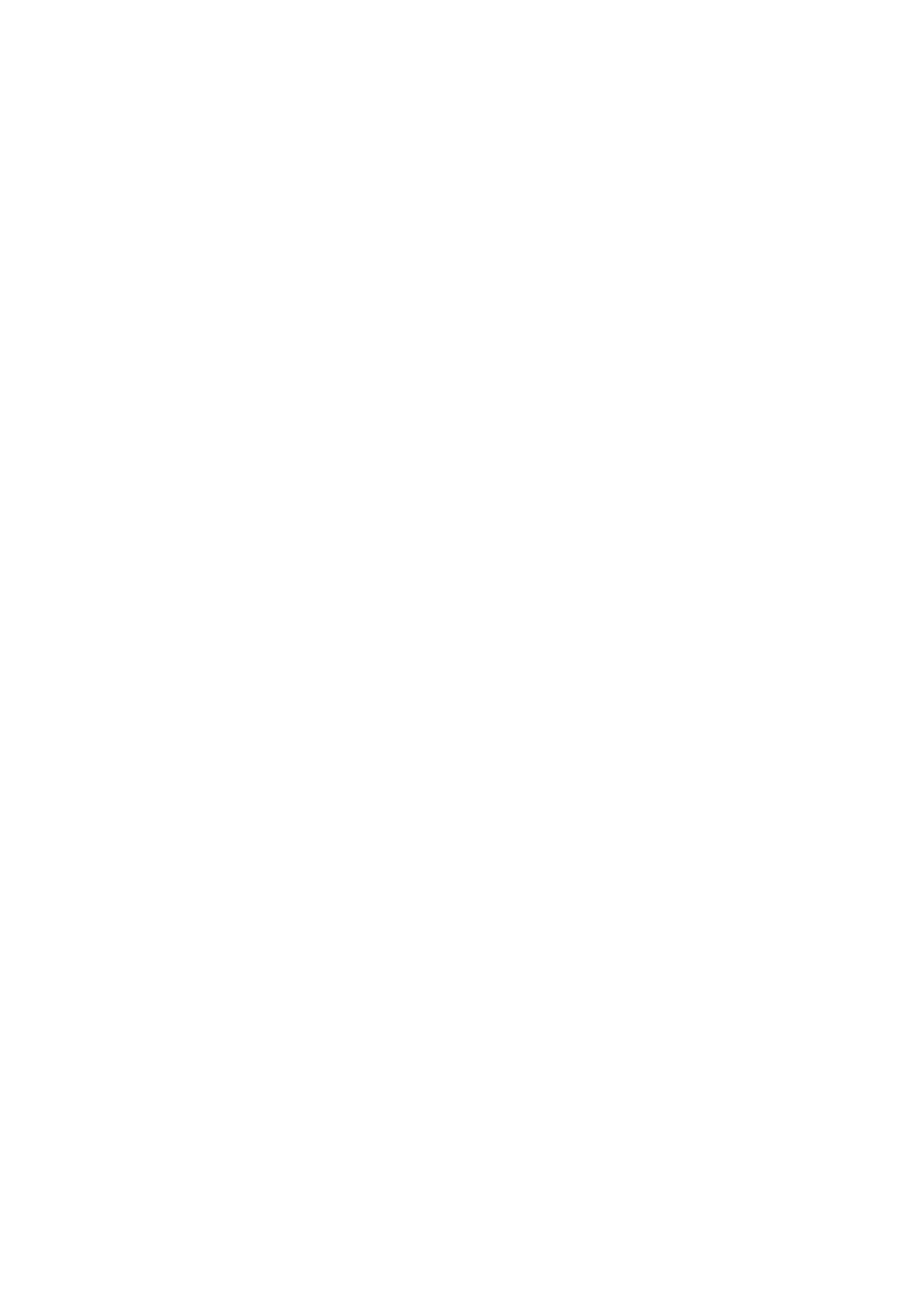## **Multigrade Teaching and Age Composition of the Class: The Influence on Academic and Social Outcomes Among Students**

## **Amanda Quail and Emer Smyth[1](#page-2-0)**

Multigrade teaching occurs where two or more year groups (for example, second and third class) are taught together by one teacher in the same classroom. A multigrade setting may pose challenges for teachers in catering to a wide mix of ages. For children, it means mixing with their older and/or younger peers. Multigrade classes are common in many developed and developing countries but are especially prevalent in Ireland where a third of primary school children are taught in such classes. It is surprising, therefore, that there has been no Irish research on the potential impact of multigrade teaching on how children get on in school.

A recent study by Amanda Quail and Emer Smyth aims to address this gap in research using data on 8,568 9 year old children from the *Growing Up in Ireland* study, a major longitudinal study of infants and children in Ireland. The data are a rich source of information on the situation of nine-year-old children in Ireland and draw on the perspectives of the child's teacher, principal, parents and the children themselves. Over one third (35%) of these children were taught in a multigrade setting. Among this group, 47% were taught with older children, 42% with younger children and 11% with both older and younger children. Not surprisingly, children attending small, rural schools were more likely to be taught in a mixed-age setting.

The research looked at both academic and social outcomes. Children's academic outcomes were assessed by their scores on the Drumcondra Reading and Maths tests. Their social outcomes were measured using the internationally renowned Pier-Harris self-concept questionnaire, which assessed how they saw their behaviour, intellectual/school status (that is, how they rated their own academic abilities) and their popularity with peers.

The analyses took account of a range of background variables, including social background, the social and gender mix of the school, class size and teacher experience, so that we could compare 'like with like' in assessing the effects of being in a multigrade class.

<span id="page-2-0"></span>[amanda.quail@esri.ie;](mailto:amanda.quail@esri.ie) [emer.smyth@esri.ie](mailto:emer.smyth@esri.ie)